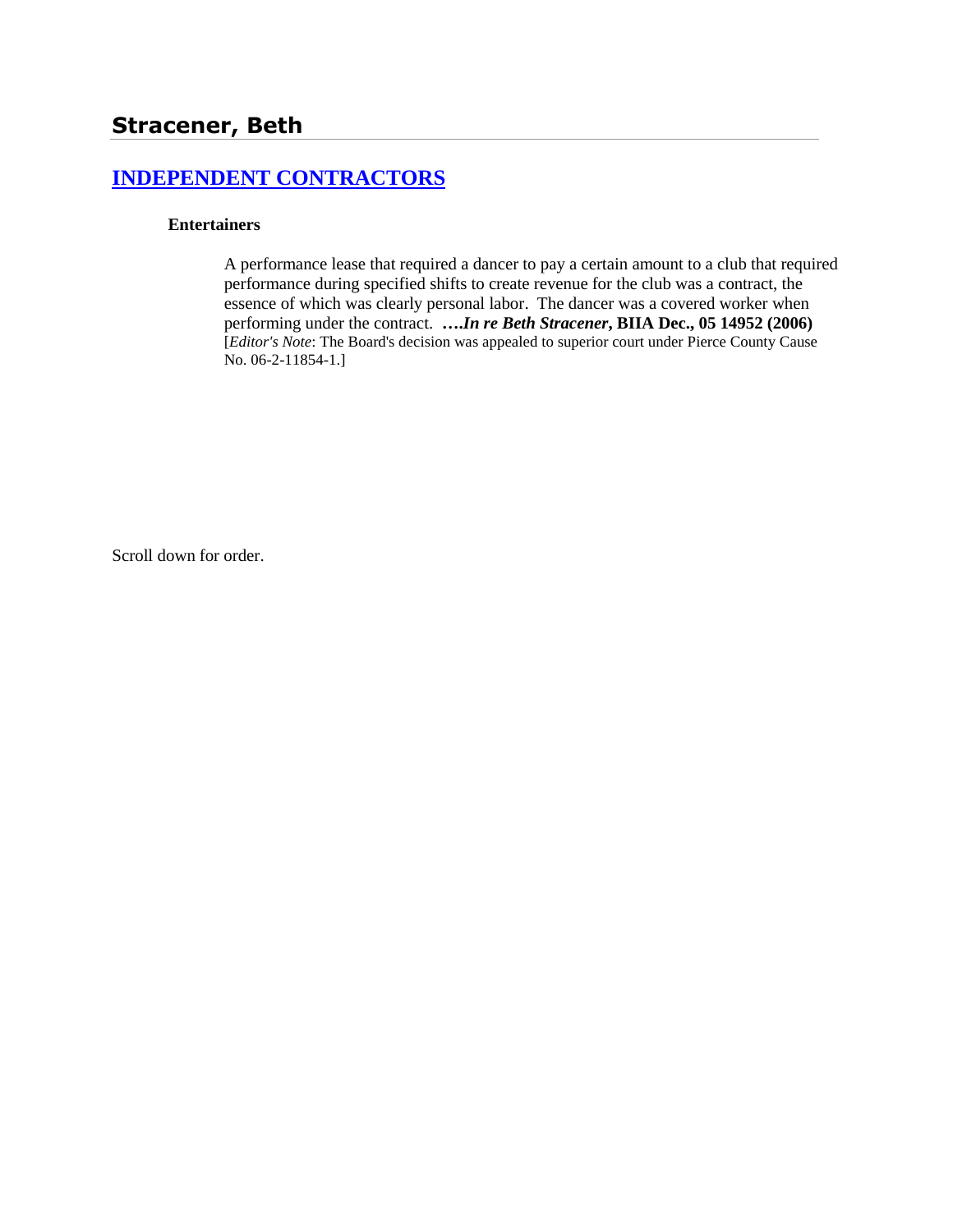## **BEFORE THE BOARD OF INDUSTRIAL INSURANCE APPEALS STATE OF WASHINGTON**

**)**

**IN RE: BETH A. STRACENER ) DOCKET NO. 05 14952**

**CLAIM NO. Y-894348 ) DECISION AND ORDER**

APPEARANCES:

Claimant, Beth A. Stracener, Pro Se

Employer, LLC Foxes II, by Law Office of Larry N. Johnson, PLLC, per Larry N. Johnson

Department of Labor and Industries, by The Office of the Attorney General, per David I. Matlick, Assistant

The employer, LLC Foxes II, filed an appeal with the Board of Industrial Insurance Appeals on May 16, 2005, from an order of the Department of Labor and Industries dated March 18, 2005. In this order, the Department affirmed orders dated December 13, 2004 and June 25, 2004, in which the Department allowed the claim. The Department order is **AFFIRMED**.

## **PRELIMINARY MATTERS**

Pursuant to RCW 51.52.104 and RCW 51.52.106, this matter is before the Board for review and decision on a timely Petition for Review filed by the employer to a Proposed Decision and Order issued on March 29, 2006, in which the industrial appeals judge affirmed the order of the Department dated March 18, 2005.

The employer argues that several exhibits offered were rejected in error. They pertain to Department actions on other claims that the employer believes are inconsistent with the Department adjudication in this claim. We agree with our industrial appeals judge that they are not relevant and should remain rejected. Actions that the Department takes in other claims pertain to each of those claims, and have no bearing to the adjudication of this claim. It is not the Board's role to ensure that the Department is consistent, even if it were to know the facts of each individual claim. Each case must be decided on its own merits. Relative to other evidentiary matters, we have reviewed the rulings in the record of proceedings and find that no prejudicial error was committed. The rulings are affirmed.

1

2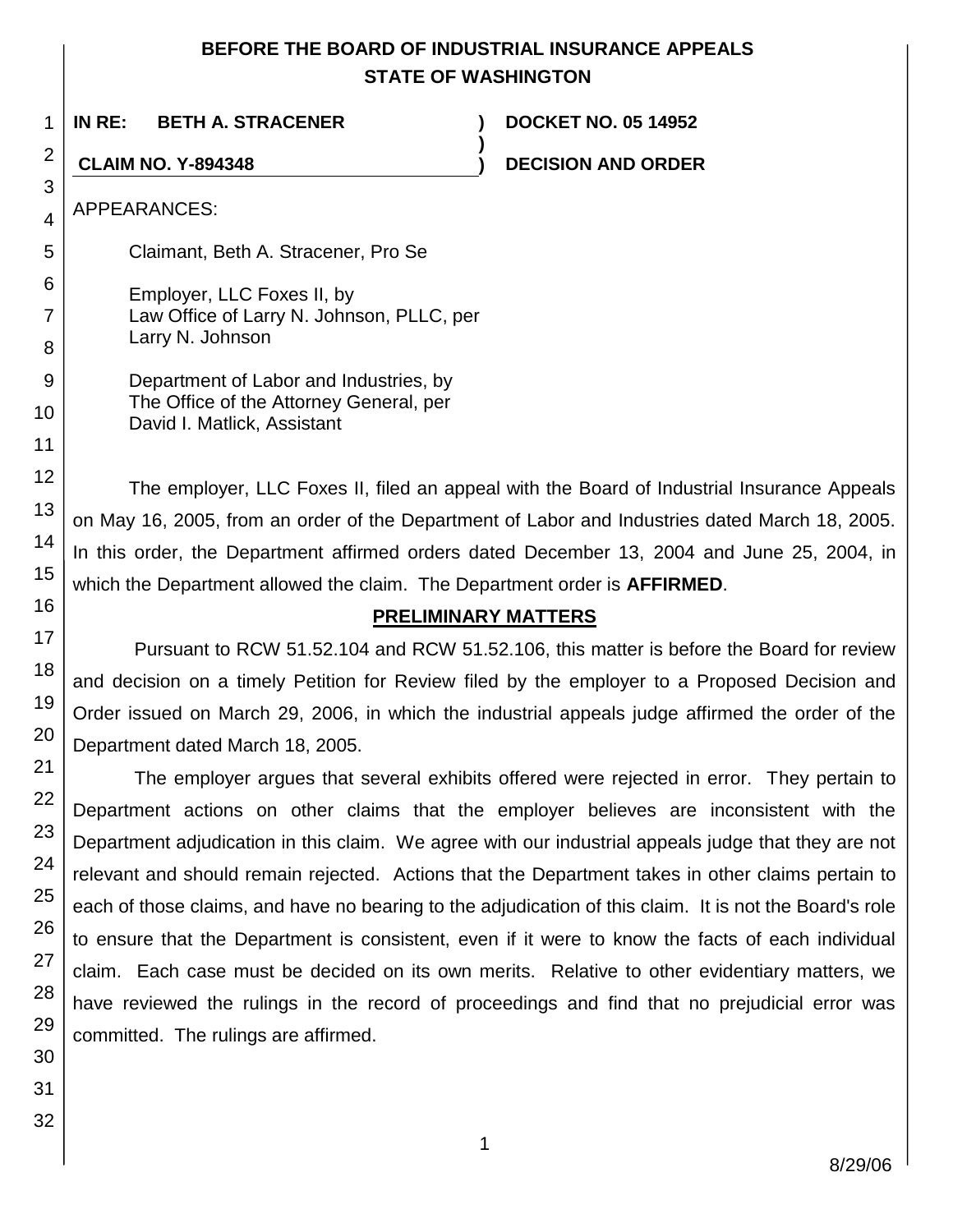The other issues presented by this appeal and the evidence presented by the parties are adequately set forth in the Proposed Decision and Order.

#### **DECISION**

4 5 6 7 8 9 10 11 12 13 This comes before us on the employer's Petition for Review from our industrial appeals judge's determination that the claimant was a worker as contemplated by the Industrial Insurance Act. The Department decided that this claim should be allowed. Ms. Stracener is a nightclub dancer. She performed at a club called Foxes, and was also expected to make agreements with customers for private dances on Foxes' premises. The employer argues that the claimant is a lessee of its club "space" and is a sole proprietor, not an employee or even an independent contractor, and is therefore excluded from coverage under RCW 51.12.020(5). Alternatively, it argues that Ms. Stracener is excluded from coverage pursuant to RCW 51.12.020(9), as an entertainer under a contract with a purchaser of the services for a specific engagement not regularly or continuously employed by the purchaser.

14 15 16 17 18 19 20 21 22 23 24 25 In a stipulation of the parties, the parties indicated that each performer, including the claimant, agrees to pay for "space" at the club and dance or perform other services for the general public during the shift she works and "produce the maximum gross sales possible from the premises during the term of this lease for the benefit of both owner and performer; and assure regular maximum operation of entertainment at the premises for the benefit of both owner and performer . . .", among other provisions in the agreement. Exhibit No. 1. Our industrial appeals judge found that the claimant was an independent contractor, the essence of whose services were personal labor. The "Performance Lease" states that the lessee will pay a certain amount to the club, but will perform during the allotted shifts to create as much revenue as possible. Exhibit No. 1. She was to pay \$15 an hour or \$90 a shift, (six hours) simply to use the stage, but obviously it was to Foxes' benefit. This was a contract, but the essence of the contract was clearly for Ms. Stracener's personal labor.

26 27 28 29 30 Beth Stracener was a waitress at Foxes beginning in April 2004. She became interested in performing as a dancer and an arrangement was reached. She discontinued her serving work and signed a "Performance Lease," (Exhibit No. 12), which, as stated above, provided that she would pay for the space she occupied to dance at the premises and would provide entertainment at the club for the entire time she was using the stage. She was injured while performing on stage. In its

3

31

32

1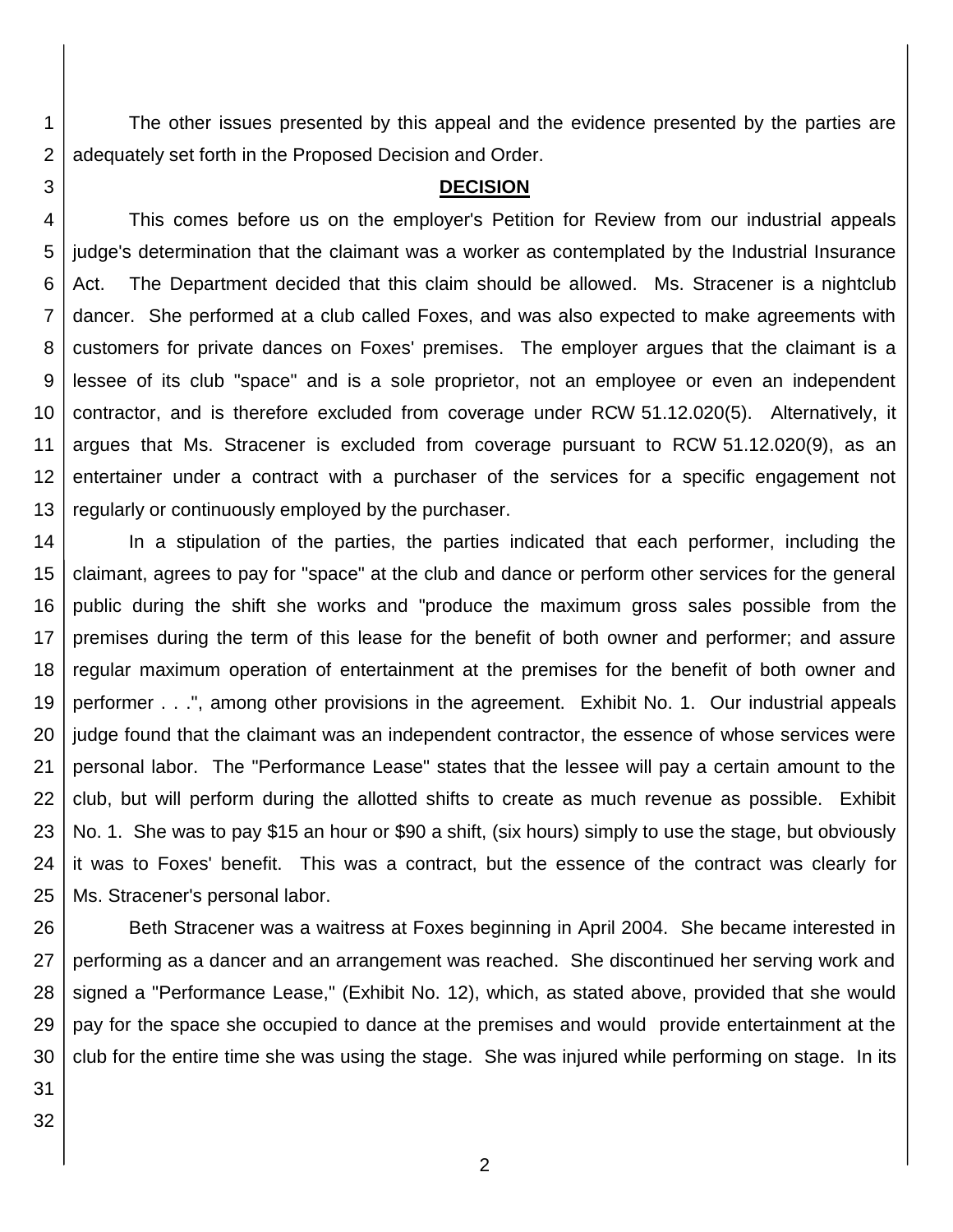1 2 3 4 5 6 7 8 9 10 11 12 13 14 15 16 17 18 19 Petition for Review, the employer argues that Ms. Stracener's activities were not personal labor. However, in attempting to submit more reasons as to why Ms. Stracener was not engaged in her own personal labor, the employer actually makes the case that Ms. Stracener was engaged in personal labor; for instance, soliciting customers, and so on (Petition for Review, at 15). Such activity outlined in the employer's Petition for Review does not require anything but personal effort. Ms. Stracener supplied no equipment or tools other than her clothes or costume. She required no assistance, and did not employ others to either do, or enable her to do, her work. The contract stated that she could not delegate or reassign her duties. The provisions regarding Ms. Stracener's obligation to maximize her efforts to perform during her allotted shifts and make as much money as possible for that time were all to Foxes' benefit as well as her own. The case that is most relevant is the case cited in the Proposed Decision and Order, *Department of Labor & Indus. v. Tacoma Yellow Cab*, 31 Wn. App 117 (1982). In that case, cabbies leased the vehicles, paying the cab company as lessors, but retaining the fares—similar to the arrangement here in which Ms. Stracener paid the club for its venue and kept all the fees she generated from the patrons. In each case, the essence of the labor, by cabby or dancer, was personal. The court said that it was necessary to look at the substance, not the form, of the arrangement, and that the lease arrangement evaded the real issue—that personal labor was the essence of the contract. This was the true purpose involved, even though the cab drivers were able to use the cab that they drove for any legal purpose. The court stated that:

> [W]e are reminded not to observe symbolic or meaningless acts. Rather, we are urged, in reviewing statutes which confer benefits, to 'look at the realities of the situation.' (Citations omitted.) The realities are simply that the *essence* of the independent lease contract is to provide a method to place taxis and drivers on the city streets of Tacoma to carry passengers . . ..

*Tacoma Yellow Cab*, at 124.

20

21 22

23

24 25

26 27 28 29 30 31 32 This is on point with the case before us. The entertainment service was for the benefit of the employer and its establishment. Foxes advertises itself as a place that provides adult entertainment, and that is how it makes its revenue. Furthermore, in its Petition for Review, the employer states that the entertainers contribute more than personal labor, because the performer must approach a customer, develop dance routines, maintain a certain appearance, and otherwise use her individual efforts. This is nothing if not personal labor. The assertions belie the argument, not support it. Here, as in *Tacoma Yellow Cab*, the purpose of the "independent lease" is to provide a method to make adult entertainment available to the customers of the club.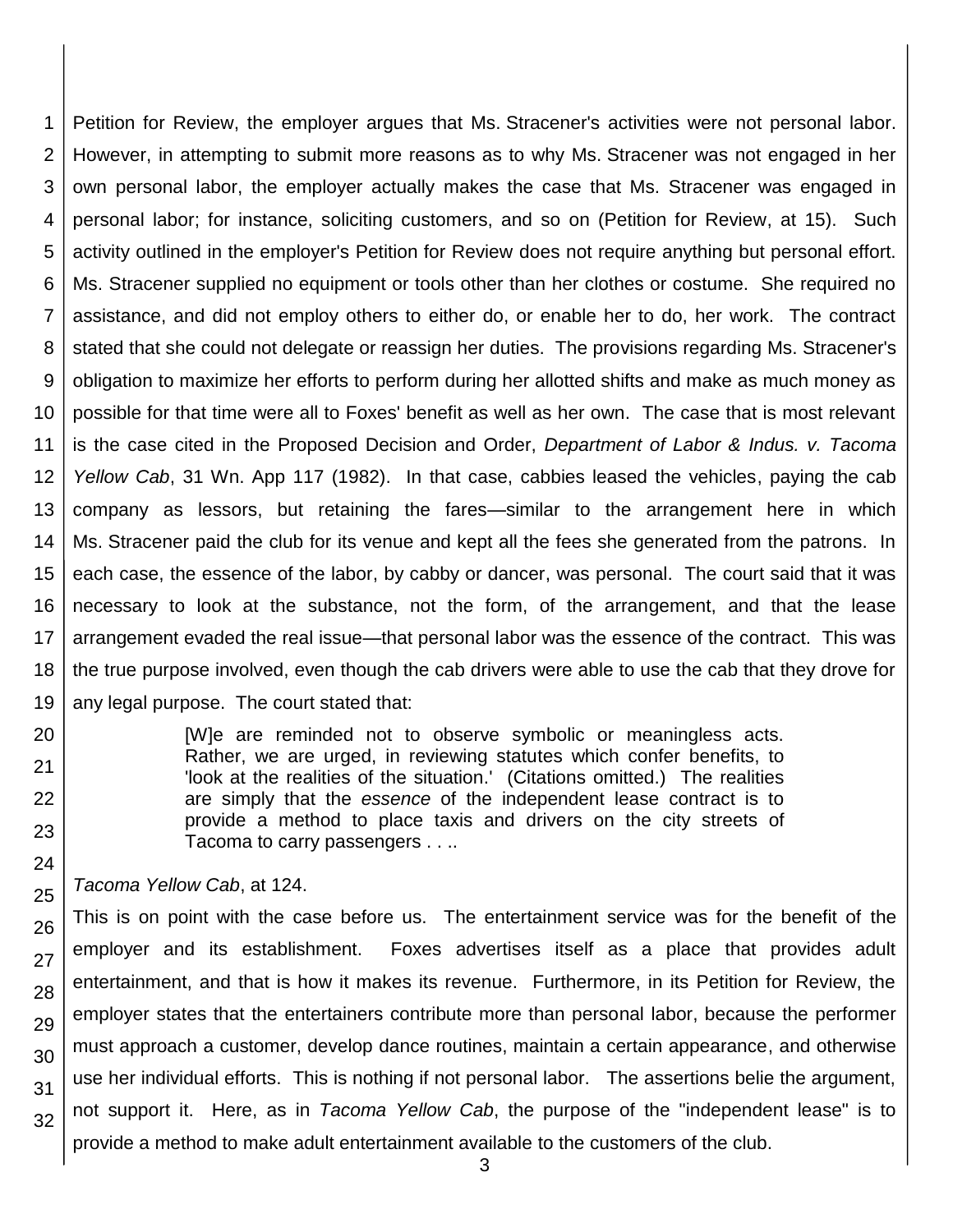2 3 As noted above, the employer also argues that the claimant's work was excluded under RCW 51.12.020(9), which provides that among the exclusions from mandatory coverage are:

> Services rendered by a musician or entertainer under a contract with a purchaser of the services, for a specific engagement or engagements when such musician or entertainer performs no other duties for the purchaser and is not regularly and continuously employed by the purchaser.

8 9 10 11 12 13 14 15 This contention is incorrect. The dancers at Foxes, including the claimant, do perform regularly and continuously for the same employer. This does not involve one specific or even a specific series of engagements; the contract contemplates an ongoing relationship, unlike that with a band or other entertainer who performs at a certain site and then moves on. Furthermore, the customer is the client of the club first and foremost, and comes there to be entertained. The claimant was there to provide just that kind of service on an ongoing basis for the customers of Foxes, not just for her own benefit, but for the benefit of Foxes' business. More than just an engagement, or even a limited series of engagements was contemplated.

16 17 18 19 After consideration of the Proposed Decision and Order and the Petition for Review filed thereto, the Department's Response to Petition for Review, and a careful review of the entire record before us, we are persuaded that the Proposed Decision and Order is supported by the preponderance of the evidence and is correct as a matter of law.

#### **FINDINGS OF FACT**

- 1. On June 21, 2004, the Department of Labor and Industries received an application for benefits from the claimant, Beth A. Stracener, in which she alleged that an industrial injury occurred on June 8, 2004, during the course of her employment with Foxes. On June 25, 2004, the Department issued an order in which it allowed the claim. On June 30, 2004, the Department received the employer's protest to the June 25, 2004 order, and it was held in abeyance. On December 13, 2004, the Department issued an order in which it affirmed its June 25, 2004 order. On February 14, 2005, the Department received the employer's protest to the December 13, 2004 order, and it was held in abeyance. On March 18, 2005, the Department issued an order in which it affirmed its June 25, 2004 and December 13, 2004 orders. On May 16, 2005, the Board received the employer's Notice of Appeal from the March 18, 2005 order, and it was assigned Docket No. 05 14952.
- 31 32

20

21

22

23

24

25

26

27

28

29

30

1

4

5

6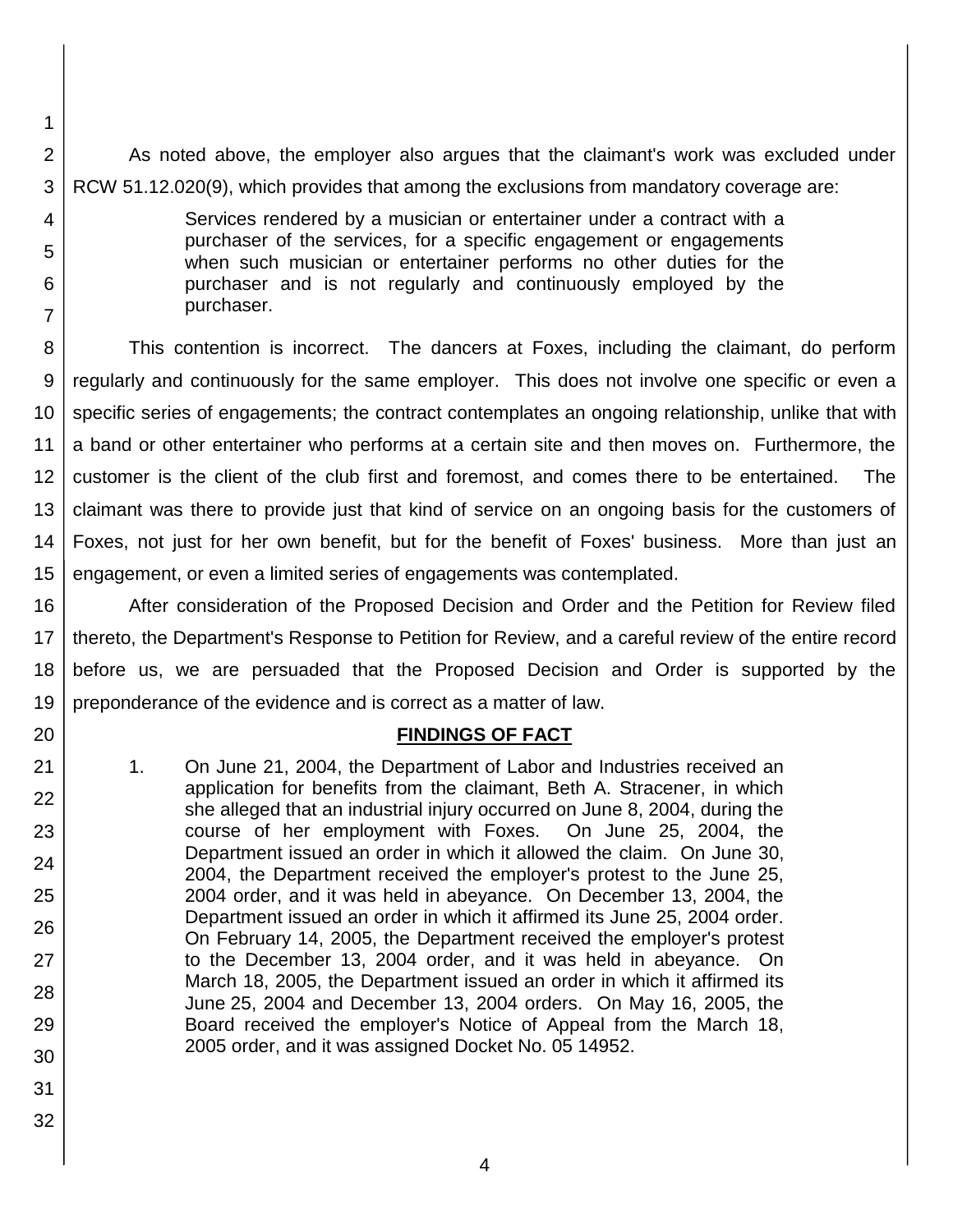- 2. On June 7, 2004, Foxes and Beth A. Stracener entered into a contract, a Performance Lease, which contemplated that the claimant dance at Foxes with payments being made to Foxes on a per shift basis for use of the space she occupied to dance. She was to arrange her shifts with the other dancers, maximize her efforts to provide entertainment for the shifts she worked both on stage to provide dances for individual customers to the benefit of Foxes as well as her own and the customers'. Foxes is an establishment which holds itself out as a provider of adult entertainment.
	- 3. The essence of the Performance Lease was that Beth A. Stracener would provide personal labor, in the form of adult entertainment dancing and solicitation of customers for dances, for Foxes. The only "equipment" provided by Ms. Stracener was her clothing or costume.
	- 4. Ms. Stracener's work as a dancer did not involve services for a specific engagement or engagements, and an ongoing relationship was contemplated.
	- 5. On June 8, 2004, Ms. Stracener injured her right knee while dancing at Foxes.

### **CONCLUSIONS OF LAW**

- 1. The Board of Industrial Insurance Appeals has jurisdiction over the parties to and the subject matter of this appeal.
- 2. At the time of her June 8, 2004 right knee injury, Beth A. Stracener was a worker in the employment of Foxes, within the meaning of RCW 51.08.180, because the essence of the independent contract she entered into with Foxes was personal labor.
- 3. Ms. Stracener was not excluded from mandatory coverage under the Industrial Insurance Act as a sole proprietor within the meaning of RCW 51.12.020(5).
- 4. Ms. Stracener was not excluded from mandatory coverage under the Industrial Insurance Act as a musician or entertainer under a contract with a purchaser of the services for a specific engagement or engagements who is not regularly and continuously employed by the purchaser within the meaning of RCW 51.12.020(9).
- 1 2 3 4 5 6 7 8 9 10 11 12 13 14 15 16 17 18 19 20 21 22 23 24 25 26 27 28 29 30 31 32